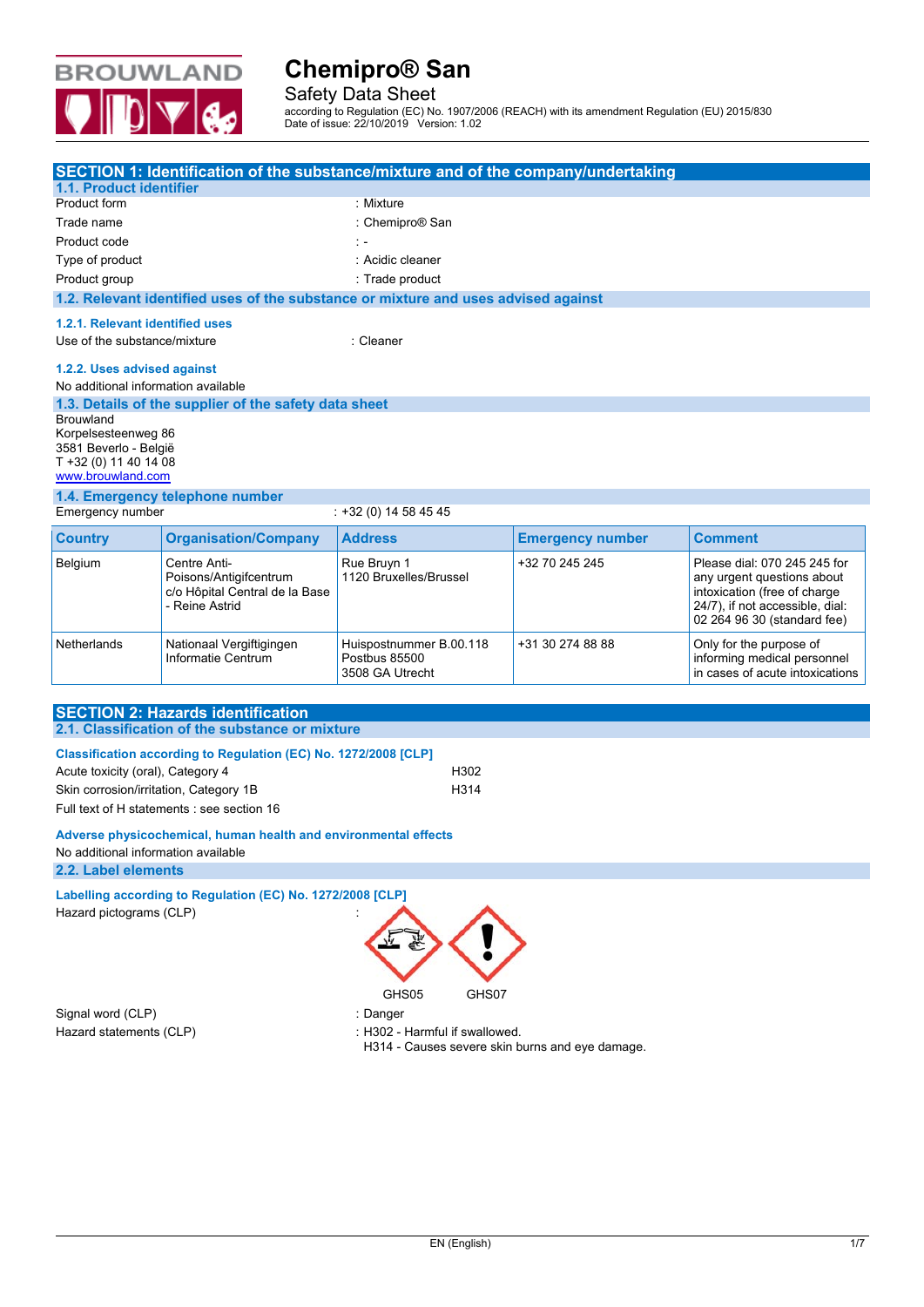### Safety Data Sheet

according to Regulation (EC) No. 1907/2006 (REACH) with its amendment Regulation (EU) 2015/830

| Precautionary statements (CLP) | : P260 - Do not breathe dust/fume/gas/mist/vapours/spray.                                   |
|--------------------------------|---------------------------------------------------------------------------------------------|
|                                | P264 - Wash hands, forearms and face thoroughly after handling.                             |
|                                | P270 - Do not eat, drink or smoke when using this product.                                  |
|                                | P280 - Wear protective gloves/protective clothing/eye protection/face protection.           |
|                                | P301+P312 - IF SWALLOWED: Call a POISON CENTRE or doctor if you feel unwell.                |
|                                | P301+P330+P331 - IF SWALLOWED: Rinse mouth. Do NOT induce vomiting.                         |
|                                | P303+P361+P353 - IF ON SKIN (or hair): Take off immediately all contaminated clothing.      |
|                                | Rinse skin with water.                                                                      |
|                                | P304+P340 - IF INHALED: Remove person to fresh air and keep comfortable for breathing.      |
|                                | P305+P351+P338 - IF IN EYES: Rinse cautiously with water for several minutes. Remove        |
|                                | contact lenses, if present and easy to do. Continue rinsing.                                |
|                                | P310 - Immediately call a POISON CENTER or doctor.                                          |
|                                | P321 - Specific treatment (see supplemental first aid instruction on this label).           |
|                                | P330 - Rinse mouth.                                                                         |
|                                | P405 - Store locked up.                                                                     |
|                                | P501 - Dispose of contents and container to hazardous or special waste collection point, in |
|                                | accordance with local, regional, national and/or international regulation.                  |

### **2.3. Other hazards**

No additional information available

| <b>SECTION 3: Composition/information on ingredients</b> |                           |  |
|----------------------------------------------------------|---------------------------|--|
| 3.1. Substances                                          |                           |  |
| Not applicable                                           |                           |  |
| 3.2. Mixtures                                            |                           |  |
| <b>Name</b>                                              | <b>Product identifier</b> |  |

| <b>Name</b>                           | <b>Product identifier</b>                                                                                 | $\frac{9}{6}$ | <b>Classification according to</b><br><b>Regulation (EC) No.</b><br>1272/2008 [CLP]                                                      |
|---------------------------------------|-----------------------------------------------------------------------------------------------------------|---------------|------------------------------------------------------------------------------------------------------------------------------------------|
| PHOSPHORIC ACID SOLUTION              | (CAS-No.) 7664-38-2<br>(EC-No.) 231-633-2<br>(EC Index-No.) 015-011-00-6<br>(REACH- No.) 01-2119485924-24 | $>=50 - 80$   | Skin Corr. 1B, H314                                                                                                                      |
| DODECYLBENZENE SULFONIC ACID          | (CAS-No.) 85536-14-7<br>(EC-No.) 287-494-3<br>(REACH- No.) 01-2119490234-40                               | $>=1 - 10$    | Acute Tox. 4 (Oral), H302<br>Skin Corr. 1, H314<br>Aquatic Chronic 3, H412                                                               |
| SODIUM CUMENESULFONATE                | (CAS-No.) 15763-76-5<br>(EC-No.) 250-913-5<br>(REACH- No.) 01-2119489411-37                               | $>=1 - 10$    | Eye Irrit. 2, H319                                                                                                                       |
| DECYL GLUCOSIDE                       | (CAS-No.) 68515-73-1<br>(REACH- No.) 01-2119488530-36                                                     | $>=1 - 10$    | Eye Dam. 1, H318                                                                                                                         |
| <b>Specific concentration limits:</b> |                                                                                                           |               |                                                                                                                                          |
| <b>Name</b>                           | <b>Product identifier</b>                                                                                 |               | <b>Specific concentration limits</b>                                                                                                     |
| PHOSPHORIC ACID SOLUTION              | (CAS-No.) 7664-38-2<br>(EC-No.) 231-633-2<br>(EC Index-No.) 015-011-00-6<br>(REACH- No.) 01-2119485924-24 |               | (10 = <c 2,="" 25)="" <="" h315<br="" irrit.="" skin="">10 = &lt; C &lt; 25) Eye Irrit. 2, H319<br/>(C &gt;= 25) Skin Corr. 1B, H314</c> |

#### Full text of H-statements: see section 16

| <b>SECTION 4: First aid measures</b>                             |                                                                                                                                                                                                           |  |
|------------------------------------------------------------------|-----------------------------------------------------------------------------------------------------------------------------------------------------------------------------------------------------------|--|
| 4.1. Description of first aid measures                           |                                                                                                                                                                                                           |  |
| First-aid measures general                                       | : If you feel unwell, seek medical advice (show the label where possible). If medical advice is<br>needed, have product container or label at hand.                                                       |  |
| First-aid measures after inhalation                              | : Remove person to fresh air and keep comfortable for breathing.                                                                                                                                          |  |
| First-aid measures after skin contact                            | : Remove affected clothing and wash all exposed skin area with mild soap and water,<br>followed by warm water rinse. Immediately call a POISON CENTER/doctor. Wash<br>contaminated clothing before reuse. |  |
| First-aid measures after eye contact                             | : IF IN EYES: Rinse cautiously with water for several minutes. Remove contact lenses, if<br>present and easy to do. Continue rinsing. Consult an ophtalmologist if irritation persists.                   |  |
| First-aid measures after ingestion                               | : Rinse mouth. Do not induce vomiting/risk of damage to lungs exceeds poisoning risk. Call<br>a POISON CENTER/doctor if you feel unwell.                                                                  |  |
| 4.2. Most important symptoms and effects, both acute and delayed |                                                                                                                                                                                                           |  |
| Symptoms/effects                                                 | : Causes severe skin burns and eye damage. May be harmful if swallowed and enters<br>airways.                                                                                                             |  |

#### **4.3. Indication of any immediate medical attention and special treatment needed**  No additional information available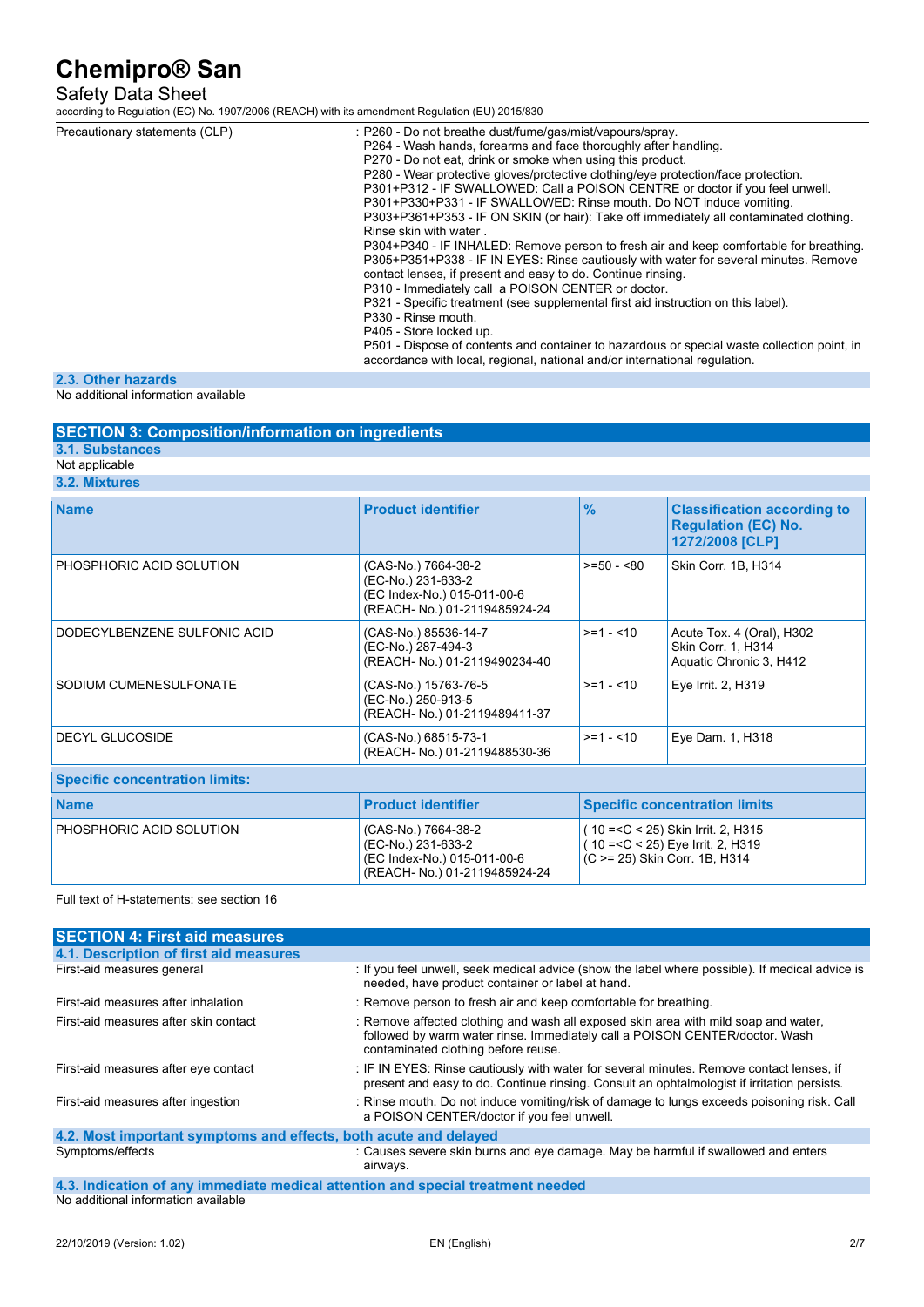### Safety Data Sheet

according to Regulation (EC) No. 1907/2006 (REACH) with its amendment Regulation (EU) 2015/830

| <b>SECTION 5: Firefighting measures</b>                    |                                                                                                                      |  |
|------------------------------------------------------------|----------------------------------------------------------------------------------------------------------------------|--|
| 5.1. Extinguishing media                                   |                                                                                                                      |  |
| Suitable extinguishing media                               | : dry chemical powder, alcohol-resistant foam, carbon dioxide (CO2).                                                 |  |
| Unsuitable extinguishing media                             | : Do not use a heavy water stream.                                                                                   |  |
| 5.2. Special hazards arising from the substance or mixture |                                                                                                                      |  |
| Fire hazard                                                | : Attacks many metals forming flammable/explosive gas (HYDROGEN!).                                                   |  |
| <b>Explosion hazard</b>                                    | : Heat may build pressure, rupturing closed containers, spreading fire and increasing risk of<br>burns and injuries. |  |
| Reactivity in case of fire                                 | : If the product is involved in a fire, it can release toxic chlorine gases.                                         |  |
| Hazardous decomposition products in case of fire           | : Toxic fumes may be released.                                                                                       |  |
| 5.3. Advice for firefighters                               |                                                                                                                      |  |
| Protection during firefighting                             | : Use self-contained breathing apparatus and chemically protective clothing.                                         |  |

| <b>SECTION 6: Accidental release measures</b>                            |                                                                                            |  |
|--------------------------------------------------------------------------|--------------------------------------------------------------------------------------------|--|
| 6.1. Personal precautions, protective equipment and emergency procedures |                                                                                            |  |
| General measures                                                         | : Stop leak if safe to do so. Absorb spillage to prevent material damage.                  |  |
| 6.1.1. For non-emergency personnel                                       |                                                                                            |  |
|                                                                          |                                                                                            |  |
| No additional information available                                      |                                                                                            |  |
| 6.1.2. For emergency responders                                          |                                                                                            |  |
| No additional information available                                      |                                                                                            |  |
| <b>6.2. Environmental precautions</b>                                    |                                                                                            |  |
| Prevent entry to sewers and public waters.                               |                                                                                            |  |
| 6.3. Methods and material for containment and cleaning up                |                                                                                            |  |
| For containment                                                          | : Stop leak without risks if possible.                                                     |  |
| Methods for cleaning up                                                  | : Clean contaminated surfaces with an excess of water.                                     |  |
| 6.4. Reference to other sections                                         |                                                                                            |  |
| No additional information available                                      |                                                                                            |  |
|                                                                          |                                                                                            |  |
| <b>SECTION 7: Handling and storage</b>                                   |                                                                                            |  |
| 7.1. Precautions for safe handling                                       |                                                                                            |  |
| Additional hazards when processed                                        | : Not expected to present a significant hazard under anticipated conditions of normal use. |  |
| Precautions for safe handling                                            | : Avoid contact with skin, eyes and clothing.                                              |  |

| <b>FIGUALIONS IOI SAIG HANGHING</b>                               | . Avoid contact with skin, eyes and clothing.                      |  |
|-------------------------------------------------------------------|--------------------------------------------------------------------|--|
| Handling temperature                                              | : 0 - 40 $^{\circ}$ C                                              |  |
| Hygiene measures                                                  | : Do not eat, drink or smoke when using this product.              |  |
| 7.2. Conditions for safe storage, including any incompatibilities |                                                                    |  |
| <b>Technical measures</b>                                         | : Store in a well-ventilated place. Keep container tightly closed. |  |
| Storage conditions                                                | : Keep cool. Protect from sunlight.                                |  |
| Incompatible materials                                            | : Direct sunlight.                                                 |  |
| 7.3. Specific end use(s)                                          |                                                                    |  |

No additional information available

| <b>SECTION 8: Exposure controls/personal protection</b> |
|---------------------------------------------------------|
| 8.1. Control parameters                                 |
| No additional information available                     |
| 8.2. Exposure controls                                  |
| Appropriate engineering controls:                       |
| Ensure good ventilation of the work station.            |
| Materials for protective clothing:                      |
| Wear suitable protective clothing                       |
| Hand protection:                                        |
| Protective gloves                                       |
| Eye protection:                                         |
| Safety glasses                                          |
| Skin and body protection:                               |
| Wear suitable protective clothing                       |
|                                                         |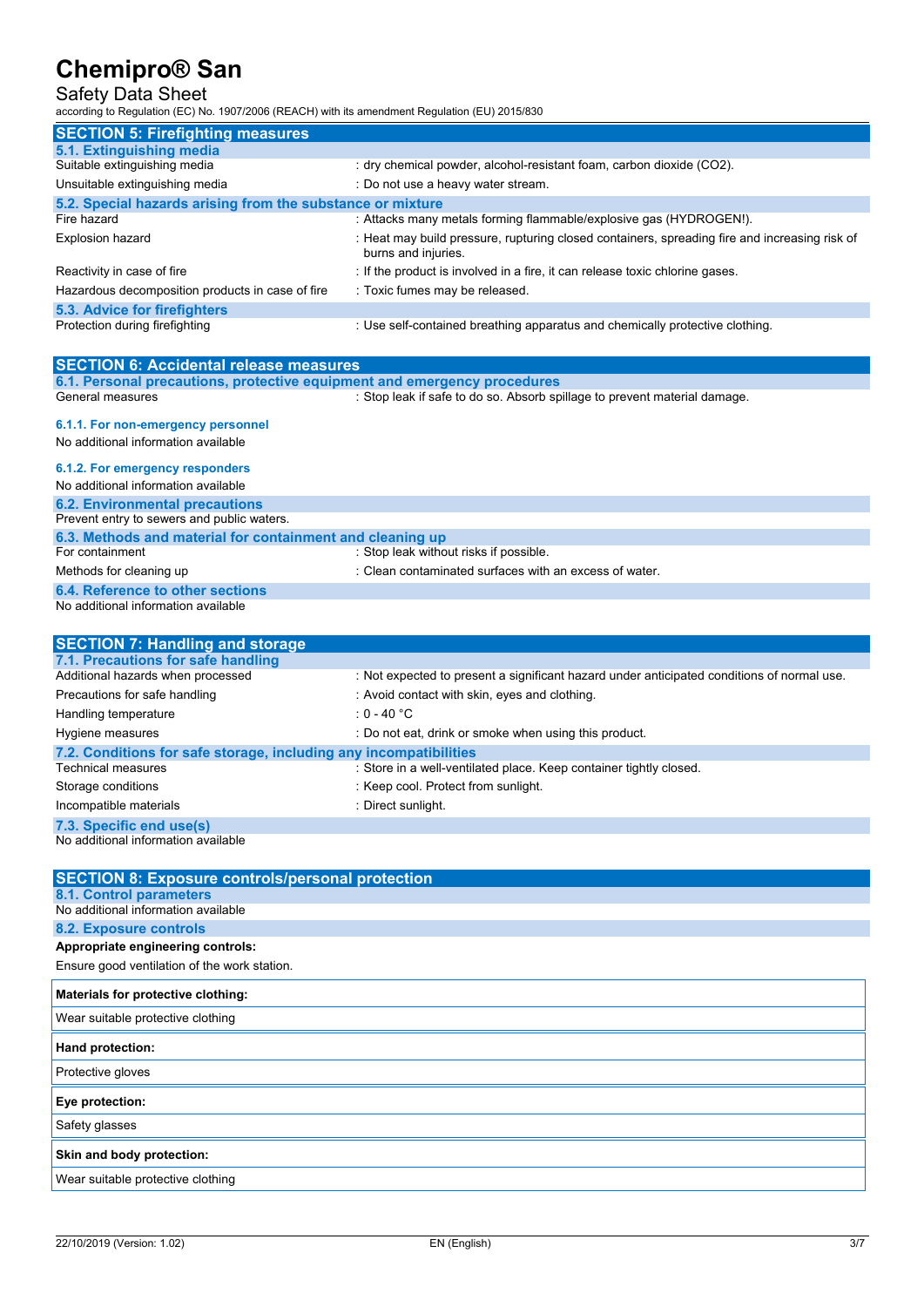### Safety Data Sheet

according to Regulation (EC) No. 1907/2006 (REACH) with its amendment Regulation (EU) 2015/830

| <b>SECTION 9: Physical and chemical properties</b>         |                     |  |
|------------------------------------------------------------|---------------------|--|
| 9.1. Information on basic physical and chemical properties |                     |  |
| Physical state                                             | : Liquid            |  |
| Appearance                                                 | : Liquid.           |  |
| Colour                                                     | : amber             |  |
| Odour                                                      | : characteristic.   |  |
| Odour threshold                                            | : No data available |  |
| pH                                                         | $\div$ 1            |  |
| Relative evaporation rate (butylacetate=1)                 | : No data available |  |
| Melting point                                              | : No data available |  |
| Freezing point                                             | : No data available |  |
| Boiling point                                              | : No data available |  |
| Flash point                                                | : No data available |  |
| Auto-ignition temperature                                  | : No data available |  |
| Decomposition temperature                                  | : No data available |  |
| Flammability (solid, gas)                                  | : No data available |  |
| Vapour pressure                                            | : No data available |  |
| Relative vapour density at 20 °C                           | : No data available |  |
| Relative density                                           | : No data available |  |
| Density                                                    | : $1,36$ kg/l       |  |
| Solubility                                                 | : No data available |  |
| Log Pow                                                    | : No data available |  |
| Viscosity, kinematic                                       | : No data available |  |
| Viscosity, dynamic                                         | : No data available |  |
| <b>Explosive properties</b>                                | : No data available |  |
| Oxidising properties                                       | : No data available |  |
| <b>Explosive limits</b>                                    | : No data available |  |
| 9.2. Other information                                     |                     |  |
| No additional information available                        |                     |  |

| <b>SECTION 10: Stability and reactivity</b>                                        |
|------------------------------------------------------------------------------------|
| <b>10.1. Reactivity</b>                                                            |
| The product is non-reactive under normal conditions of use, storage and transport. |
| <b>10.2. Chemical stability</b>                                                    |
| Stable under normal conditions of use.                                             |
| 10.3. Possibility of hazardous reactions                                           |
| No dangerous reactions known under normal conditions of use.                       |
| 10.4. Conditions to avoid                                                          |
| Protect from sunlight.                                                             |
| 10.5. Incompatible materials                                                       |
| No additional information available                                                |
| 10.6. Hazardous decomposition products                                             |
| Thermal decomposition generates : Phosphorous oxide.                               |

| <b>SECTION 11: Toxicological information</b> |                                            |
|----------------------------------------------|--------------------------------------------|
| 11.1. Information on toxicological effects   |                                            |
| Acute toxicity (oral)                        | : Oral: Harmful if swallowed.              |
| Acute toxicity (dermal)                      | : Not classified                           |
| Acute toxicity (inhalation)                  | : Not classified                           |
| ATE CLP (oral)                               | 500 mg/kg bodyweight                       |
| Skin corrosion/irritation                    | : Causes severe skin burns and eye damage. |
|                                              | pH: 1                                      |
| Serious eye damage/irritation                | : Serious eye damage, category 1, implicit |
|                                              | pH: 1                                      |
| Respiratory or skin sensitisation            | : Not classified                           |
| Germ cell mutagenicity                       | : Not classified                           |
| Carcinogenicity                              | : Not classified                           |
| Reproductive toxicity                        | $\therefore$ Not classified                |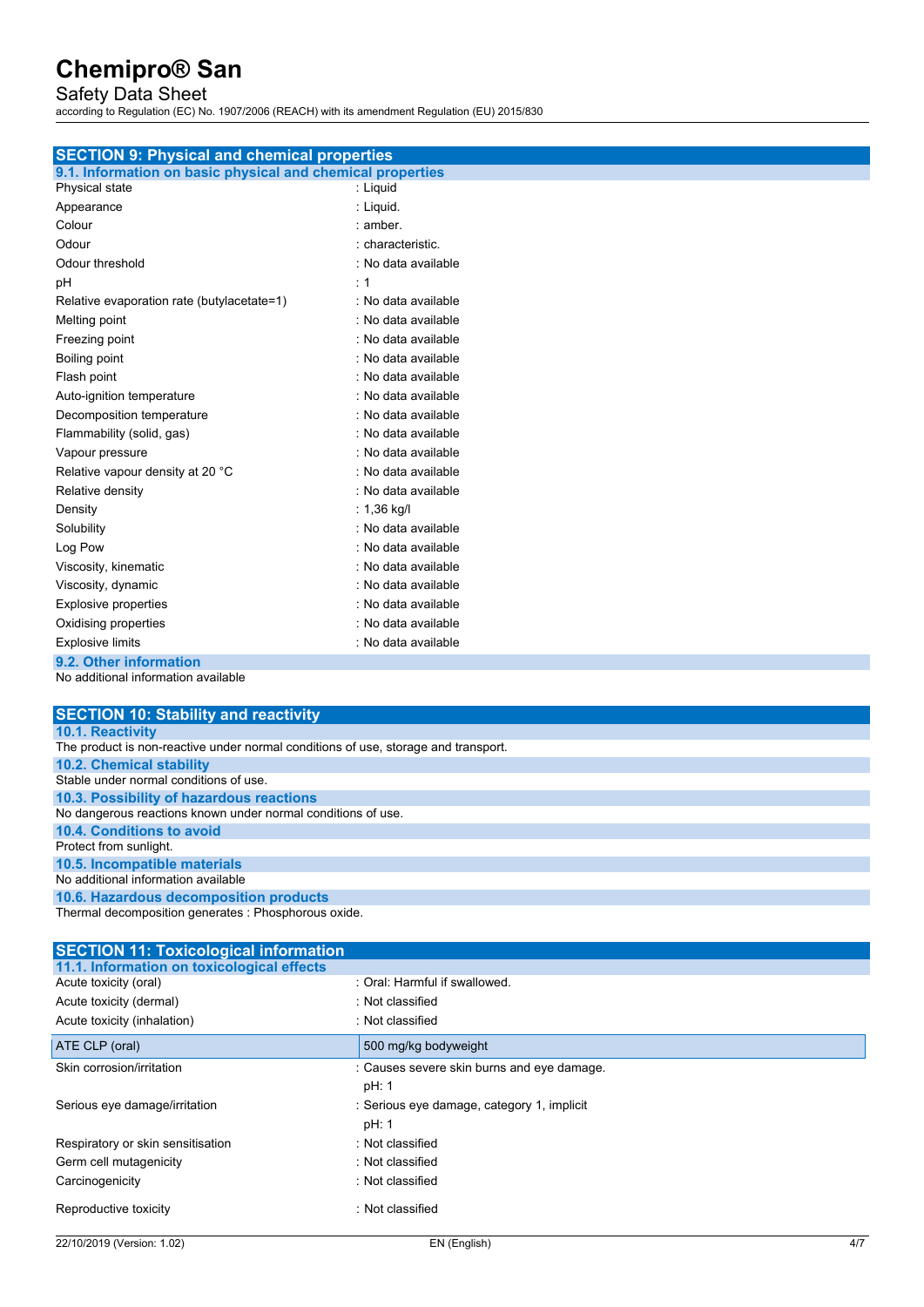### Safety Data Sheet

according to Regulation (EC) No. 1907/2006 (REACH) with its amendment Regulation (EU) 2015/830

| STOT-single exposure                                   | : Not classified                                                                      |
|--------------------------------------------------------|---------------------------------------------------------------------------------------|
| STOT-repeated exposure                                 | : Not classified                                                                      |
| Aspiration hazard                                      | : Not classified                                                                      |
| Potential adverse human health effects and<br>symptoms | : May cause chemical burns to skin and cornea (with temporary disturbance to vision). |

| <b>SECTION 12: Ecological information</b>        |                                                                                                                                                                                 |  |
|--------------------------------------------------|---------------------------------------------------------------------------------------------------------------------------------------------------------------------------------|--|
| 12.1. Toxicity                                   |                                                                                                                                                                                 |  |
| Acute aquatic toxicity                           | · Not classified                                                                                                                                                                |  |
| Chronic aquatic toxicity                         | : Not classified                                                                                                                                                                |  |
| <b>DODECYLBENZENE SULFONIC ACID (85536-14-7)</b> |                                                                                                                                                                                 |  |
| LC50 fish 1                                      | $1 - 10$ mg/l                                                                                                                                                                   |  |
| EC50 Daphnia 1                                   | $1 - 10$ mg/l                                                                                                                                                                   |  |
| 12.2. Persistence and degradability              |                                                                                                                                                                                 |  |
| DODECYLBENZENE SULFONIC ACID (85536-14-7)        |                                                                                                                                                                                 |  |
| Persistence and degradability                    | Readily biodegradable.                                                                                                                                                          |  |
|                                                  |                                                                                                                                                                                 |  |
| DECYL GLUCOSIDE (68515-73-1)                     |                                                                                                                                                                                 |  |
| Persistence and degradability                    | Readily biodegradable.                                                                                                                                                          |  |
| 12.3. Bioaccumulative potential                  |                                                                                                                                                                                 |  |
| DODECYLBENZENE SULFONIC ACID (85536-14-7)        |                                                                                                                                                                                 |  |
| Bioaccumulative potential                        | Bioaccumulation unlikely.                                                                                                                                                       |  |
|                                                  |                                                                                                                                                                                 |  |
| DECYL GLUCOSIDE (68515-73-1)                     |                                                                                                                                                                                 |  |
| Bioaccumulative potential                        | Bioaccumulation unlikely.                                                                                                                                                       |  |
| 12.4. Mobility in soil                           |                                                                                                                                                                                 |  |
| No additional information available              |                                                                                                                                                                                 |  |
| 12.5. Results of PBT and vPvB assessment         |                                                                                                                                                                                 |  |
| <b>Component</b>                                 |                                                                                                                                                                                 |  |
| DODECYLBENZENE SULFONIC ACID (85536-14-7)        | This substance/mixture does not meet the PBT criteria of REACH regulation, annex XIII<br>This substance/mixture does not meet the vPvB criteria of REACH regulation, annex XIII |  |
| DECYL GLUCOSIDE (68515-73-1)                     | This substance/mixture does not meet the PBT criteria of REACH requlation, annex XIII<br>This substance/mixture does not meet the vPvB criteria of REACH regulation, annex XIII |  |

**12.6. Other adverse effects** 

No additional information available

| <b>SECTION 13: Disposal considerations</b> |                                                                                                                                 |
|--------------------------------------------|---------------------------------------------------------------------------------------------------------------------------------|
| 13.1. Waste treatment methods              |                                                                                                                                 |
| Regional legislation (waste)               | : Disposal must be done according to official regulations.                                                                      |
| Sewage disposal recommendations            | : Disposal must be done according to official regulations.                                                                      |
| Product/Packaging disposal recommendations | : hazardous or special waste collection point, in accordance with local, regional, national<br>and/or international regulation. |
| Ecology - waste materials                  | : Avoid release to the environment.                                                                                             |

| <b>SECTION 14: Transport information</b>         |
|--------------------------------------------------|
| In accordance with ADR / RID / IMDG / IATA / ADN |

| <b>ADR</b>      | <b>IMDG</b> | <b>IATA</b> | <b>ADN</b> | <b>RID</b> |
|-----------------|-------------|-------------|------------|------------|
| 14.1. UN number |             |             |            |            |
| 1760            | 1760        | 1760        | 1760       | 1760       |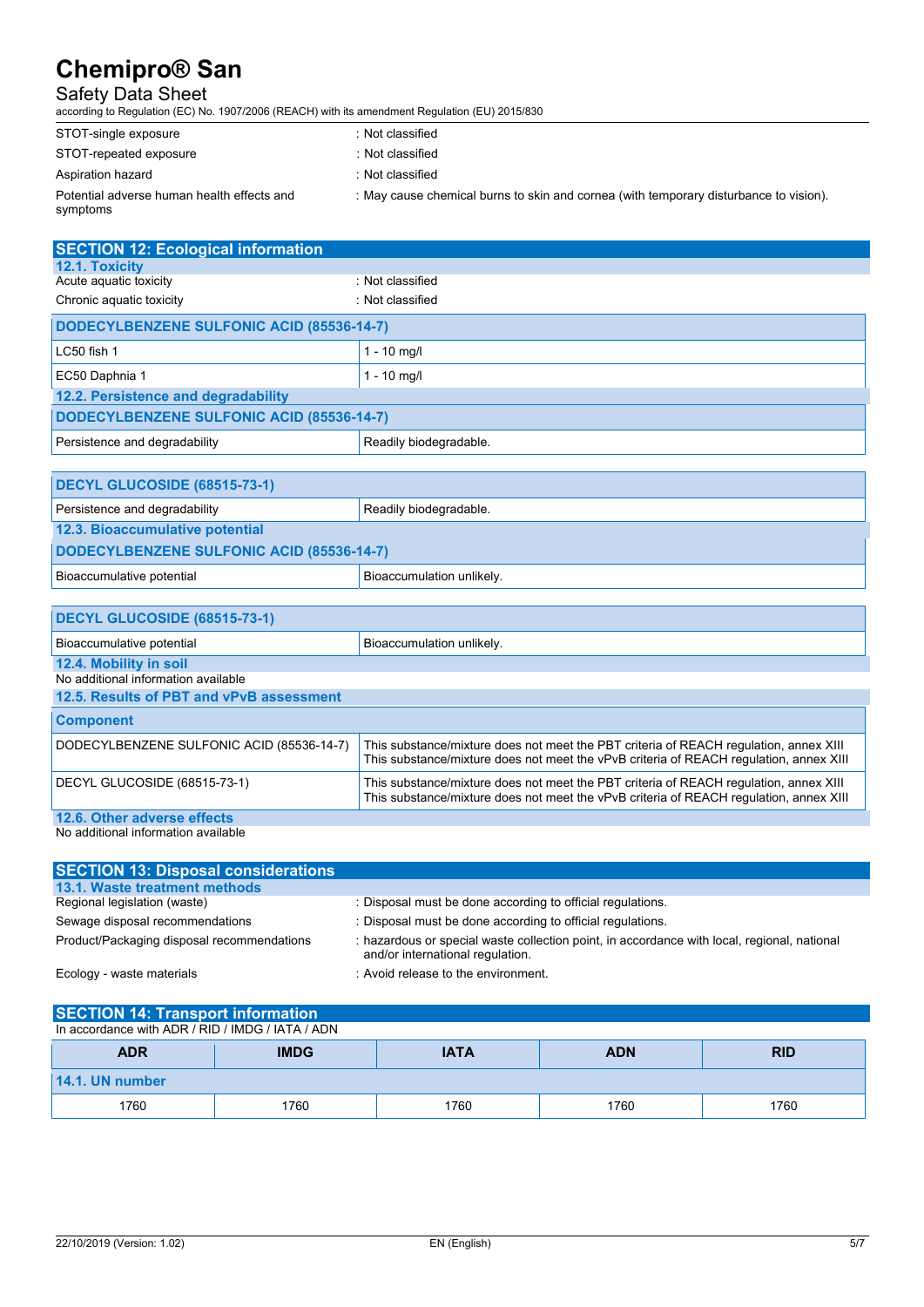## Safety Data Sheet

according to Regulation (EC) No. 1907/2006 (REACH) with its amendment Regulation (EU) 2015/830

| 14.2. UN proper shipping name                                                                                           |                                                                                                                         |                                                                                                                                                              |                                                                                                                         |                                                                                                                                                                                             |
|-------------------------------------------------------------------------------------------------------------------------|-------------------------------------------------------------------------------------------------------------------------|--------------------------------------------------------------------------------------------------------------------------------------------------------------|-------------------------------------------------------------------------------------------------------------------------|---------------------------------------------------------------------------------------------------------------------------------------------------------------------------------------------|
| <b>CORROSIVE LIQUID,</b><br>N.O.S.<br>(DODECYLBENZENE<br>SULFONIC ACID;<br>PHOSPHORIC ACID<br>SOLUTION)                 | <b>CORROSIVE LIQUID.</b><br>N.O.S.<br>(DODECYLBENZENE<br><b>SULFONIC ACID:</b><br>PHOSPHORIC ACID<br>SOLUTION)          | CORROSIVE LIQUID,<br>N.O.S.<br>(DODECYLBENZENE<br><b>SULFONIC ACID:</b><br>PHOSPHORIC ACID<br>SOLUTION;<br><b>DODECYLBENZENE</b><br><b>SULFONIC ACID)</b>    | <b>CORROSIVE LIQUID.</b><br>N.O.S.<br>(DODECYLBENZENE<br>SULFONIC ACID;<br>PHOSPHORIC ACID<br>SOLUTION)                 | <b>CORROSIVE LIQUID,</b><br>N.O.S.<br>(DODECYLBENZENE<br>SULFONIC ACID;<br>PHOSPHORIC ACID<br>SOLUTION;<br><b>DODECYLBENZENE</b><br>SULFONIC ACID;<br>PHOSPHORIC ACID<br>SOLUTION)          |
| <b>Transport document description</b>                                                                                   |                                                                                                                         |                                                                                                                                                              |                                                                                                                         |                                                                                                                                                                                             |
| UN 1760 CORROSIVE<br>LIQUID, N.O.S.<br>(DODECYLBENZENE<br><b>SULFONIC ACID:</b><br>PHOSPHORIC ACID<br>SOLUTION), 8, III | UN 1760 CORROSIVE<br>LIQUID, N.O.S.<br>(DODECYLBENZENE<br><b>SULFONIC ACID:</b><br>PHOSPHORIC ACID<br>SOLUTION), 8, III | UN 1760 CORROSIVE<br>LIQUID, N.O.S.<br>(DODECYLBENZENE<br>SULFONIC ACID :<br>PHOSPHORIC ACID<br>SOLUTION:<br><b>DODECYLBENZENE</b><br>SULFONIC ACID), 8, III | UN 1760 CORROSIVE<br>LIQUID, N.O.S.<br>(DODECYLBENZENE<br><b>SULFONIC ACID:</b><br>PHOSPHORIC ACID<br>SOLUTION), 8, III | UN 1760 CORROSIVE<br>LIQUID, N.O.S.<br>(DODECYLBENZENE<br>SULFONIC ACID;<br>PHOSPHORIC ACID<br>SOLUTION;<br><b>DODECYLBENZENE</b><br>SULFONIC ACID:<br>PHOSPHORIC ACID<br>SOLUTION), 8, III |
| 14.3. Transport hazard class(es)                                                                                        |                                                                                                                         |                                                                                                                                                              |                                                                                                                         |                                                                                                                                                                                             |
| 8                                                                                                                       | 8                                                                                                                       | 8                                                                                                                                                            | 8                                                                                                                       | 8                                                                                                                                                                                           |
|                                                                                                                         |                                                                                                                         |                                                                                                                                                              |                                                                                                                         |                                                                                                                                                                                             |
| 14.4. Packing group                                                                                                     |                                                                                                                         |                                                                                                                                                              |                                                                                                                         |                                                                                                                                                                                             |
|                                                                                                                         |                                                                                                                         |                                                                                                                                                              |                                                                                                                         |                                                                                                                                                                                             |
| Ш                                                                                                                       | Ш                                                                                                                       | Ш                                                                                                                                                            | III                                                                                                                     | Ш                                                                                                                                                                                           |
| <b>14.5. Environmental hazards</b>                                                                                      |                                                                                                                         |                                                                                                                                                              |                                                                                                                         |                                                                                                                                                                                             |
| Dangerous for the<br>environment: No                                                                                    | Dangerous for the<br>environment : No<br>Marine pollutant: No                                                           | Dangerous for the<br>environment: No                                                                                                                         | Dangerous for the<br>environment: No                                                                                    | Dangerous for the<br>environment: No                                                                                                                                                        |
| No supplementary information available                                                                                  |                                                                                                                         |                                                                                                                                                              |                                                                                                                         |                                                                                                                                                                                             |
| 14.6. Special precautions for user                                                                                      |                                                                                                                         |                                                                                                                                                              |                                                                                                                         |                                                                                                                                                                                             |
| <b>Overland transport</b><br>No data available                                                                          |                                                                                                                         |                                                                                                                                                              |                                                                                                                         |                                                                                                                                                                                             |
| <b>Transport by sea</b>                                                                                                 |                                                                                                                         |                                                                                                                                                              |                                                                                                                         |                                                                                                                                                                                             |
| No data available                                                                                                       |                                                                                                                         |                                                                                                                                                              |                                                                                                                         |                                                                                                                                                                                             |

No data available

**Inland waterway transport** 

### No data available **Rail transport**

No data available

**14.7. Transport in bulk according to Annex II of Marpol and the IBC Code**  Not applicable

### **SECTION 15: Regulatory information**

**15.1. Safety, health and environmental regulations/legislation specific for the substance or mixture** 

### **15.1.1. EU-Regulations**

Contains no REACH substances with Annex XVII restrictions Contains no substance on the REACH candidate list Contains no REACH Annex XIV substances Directive 2012/18/EU (SEVESO III)